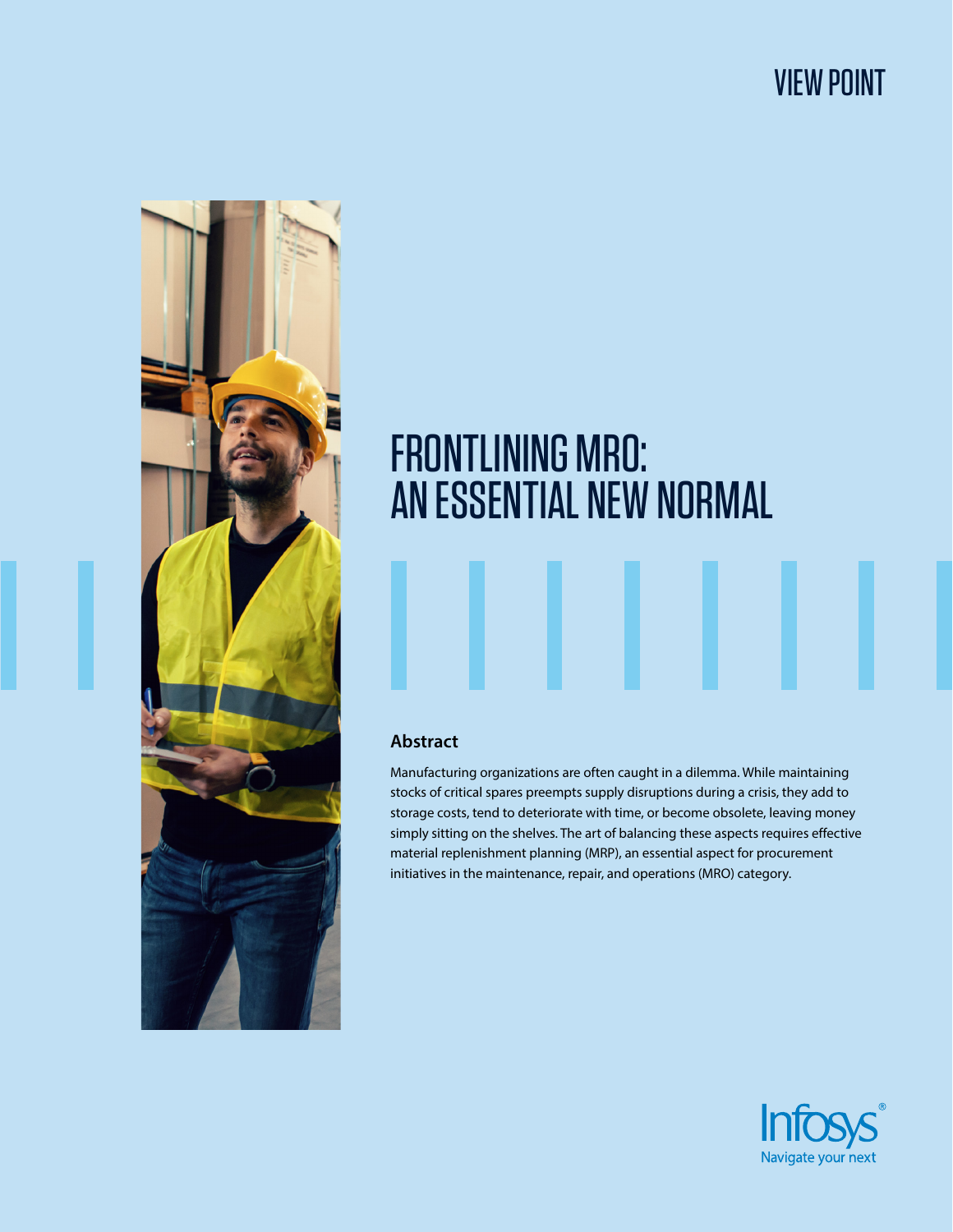As the year nears to a close, manufacturing businesses continue to reel from the impact of COVID-19, with disrupted supply chains affecting production capacities and vice versa. The situation has thrown light on how manufacturers having paid insufficient attention to their supply chains, have been lax in identifying critical suppliers, considering the possibilities of supply disruption, and preparing the necessary mitigation strategies.

#### The critical need for effective MRP

In general, companies tend to park huge investments in maintaining their spares inventory levels. This mandates the need to have an effective material requirement planning (MRP) system in place, an essential aspect when talking about maintenance, repair and operations (MRO). MRP is essential to manage the spare parts inventory, through identifying the needed parts for production and maintenance, and accordingly scheduling procurement. An effective MRP ensures continuous movement of parts from the shelves and solves the issue of holding non-moving parts. Not maintaining an MRP system leads to bigger problems such as large holdings of obsolete parts, where money is just sitting on the shelves.

In general, of the total inventory, while 10-20% constitutes of excess active inventory, 50-60% is inactive ranges. Of these, critical spares and slow-moving inventory represent 15-20% and 20-25% respectively, while 15% of the inventory is represented by obsolete items. The percentage is much higher than 5% stated by World Class Stores Management. Therefore, it is important to manage the obsolete inventory as otherwise it tends to sit on shelves not only occupying valuable space but also blocking the money for the organization.

For more than a decade, China reigned as a manufacturing hub sourcing MRO items to nearly 40% of the 350 top-tier suppliers from across the world<sup>1</sup>. When the virus outbreak originated in the country it stalled manufacturing globally, with broken supply chains, and increase in logistics cost. The scarcity of labor — an essential enabler of MRO services caused due to worldwide lockdowns and suspension of travel added to the woes.

These failures disrupted supplies of critical machine parts and maintenance items

that further hindered global business operations, like it did with essential services such as FMCG, food, and personal care products running out of stocks. In fact, industries such as automobiles are running on fumes with their critical spares. Giants like General Motors are being forced to airlift supplies from vendors in Europe and Asia despite the increased logistics cost, a burden that may likely have to be passed on to end consumers<sup>2</sup>.

These recent realities only reflect the fact that a lack of proper MRO supplies is responsible for 42% of all unplanned downtimes. Sadly, despite the high dependency, 72% organizations and manufacturers take the risk of not having an MRO risk strategy in place. The risk is higher for the organizations sourcing from smaller suppliers, local suppliers, or suppliers delivering niche parts as any failures on their part can cost fortunes to the business.

#### An evolving landscape for MRO

Similar to other sectors, manufacturing and MRO are also heading towards disruptive digital technologies. While, touch interfaces and augmented reality have already made inroads into the system, advanced robotics and 3D printing for printing plastic or metal parts are at the threshold of becoming game changers. For metal parts, manufacturers are anticipating 3D printers that can also help in finishing the printed spares, as the raw parts created typically have rough edges and cannot be used as is. The process is known as direct metal laser sintering and uses heat and pressure to create a metal part from its 3D computer model.

Another key area that many companies are looking at is sustainability, especially since several countries like the UK are aiming to become carbon neutral by 2050. This has triggered these companies to set their own targets before they become obliged to follow government set targets. For instance, Unilever<sup>3</sup> is striving to become carbon neutral by 2030 with targets like 2% energy reduction year-on-year and zero water waste. In order to reduce its carbon footprint, it is relooking at its chiller refrigerators that are currently using Ammonia coolers (Grasso), increasing the use of biomass boilers, hot air generators,

and 4.0 bar factory to reduce the air pressure at the sites.

Cyber security for factories is also an emerging trend. Today, as the Internet of Things (IoT) comes into play and increasingly equipment come with internet connectivity, manufacturers are aware and concerned about strengthening software security due to the rising threat of hacking incidents. Additionally, organizations are also moving away from predictive maintenance towards condition-based monitoring. This strategy is helping them reduce the need to replace parts so frequently, thereby leveraging benefits from reducing spare parts inventory.

2 [https://www.wsj.com/articles/coronavirus-outbreak-could-affect-production-at-2-gm-plants-union-officials-say-11581697246](https://www.wsj.com/articles/coronavirus-outbreak-could-affect-production-at-2-gm-plants-union-officials-say-11581697246 )  3<https://www.unilever.com/sustainable-living/reducing-environmental-impact/greenhouse-gases/tackling-climate-impact-in-our->

<sup>&</sup>lt;sup>1</sup>https://www.scmr.com/article/covid\_19\_and\_the\_mro\_supply\_chai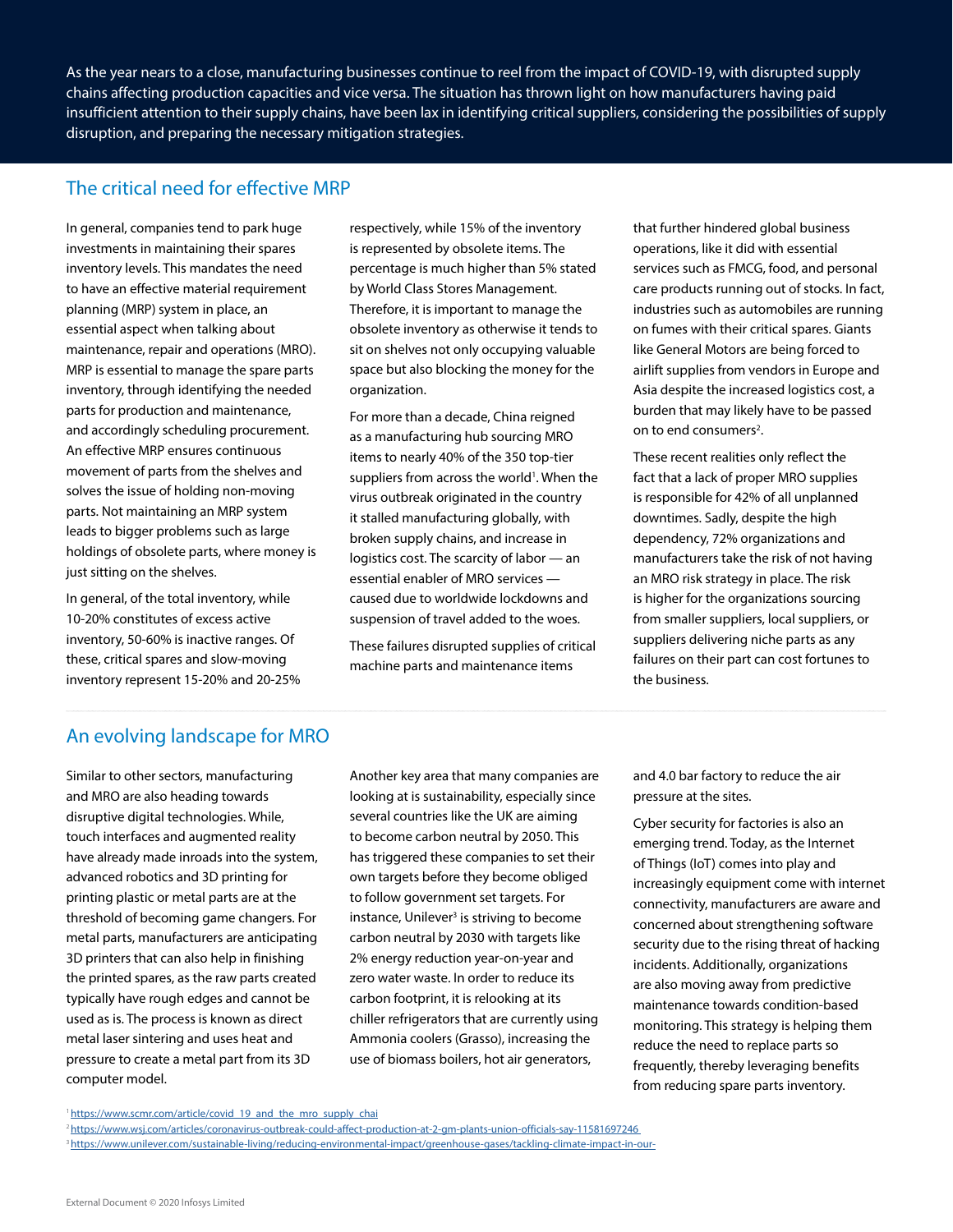## Frontlining MRO to build resilience

While the above-mentioned trends need proper long-term strategies and implementation to secure the future of MRO, organizations can move forward with the below measures in terms of procurement for immediate relief:

**• Identifying risk areas:** Having experienced supply disruptions due to lockdowns at companies and within economies, understanding the areas of risks, the veracity of these risks, and their impact on supply continuity have become the first lookout for sourcing and procurement teams. As an immediate resort, some manufacturers have reduced their maintenance regimes to save costs, recover lost revenues, and extend the life of equipment. However, the measure will further lead to other significant risks such as equipment becoming obsolete unsupported. Also, managing inventory levels as well as ensuring supply quality continues to hold relevance. Amidst these factors, having spend

transparency will help in assessing long-term demand and managing upcoming orders alongside identifying the alternate suppliers as needed.

**• Strategizing proactive approach:** The current shift in paradigm demands the fore-fronting of MRO, especially in terms of procurement strategy. In these times when meeting adequate MRO supply requirement has become a herculean task, adopting preventive and predictive maintenance surfaces as a bare essential to enhance equipment uptime and slash the probabilities of requiring emergency parts. While, the concept of sharing inventories is likely to see the day of light soon, MRO procurement strategies should look at substituting practices such as discarding and replacement, with reusing and refurbishment respectively. Also measures like reducing the supplier base and working with a main service provider (MSP) such as an integrator can reduce the risk. Also, it is important to

identify and work closely with critical suppliers to ensure the continuity of their supplies and identify the probable risks in the supply chain.

**• Relooking at order strategies:** The situation of lockdowns and travel suspensions becoming increasingly common problems for procurement teams to supply SKUs from across the world. Thus, it is advisable to consider increasing minimum order units, ensuring high level of SKUs inventory, and accelerating reorder trigger points. To pre-empt future unexpected situations like COVID-19, it is important to work on a strategy with critical suppliers to maintain supply yet avoid holding excess stocks, through placing orders beforehand to avoid stock runouts. Here, consignment managed inventory (CMI) is advisable as it aids the cost of inventory to sit on the supplier side, thereby enabling the companies to pay only for what they utilize.



### MRO for the future

To sum up, in terms of procurement, the aim is to integrate the market opportunities on to the site and add value. Apart from managing inventory, working to induce improvement, and strategizing operational cost savings methods, an effective procurement team should also provide a vehicle to the integrator or supplier to deliver as per market

requirements. Towards this, MRO category managers need to understand the business and focus not only on the last price paid but also on delivering savings and efficiency in other areas, such as inventory holdings and operational cost savings initiatives.

Although, it becomes trickier in a less developed market, an effective MRO

strategy at a global and regional level will go a long way to identify a potential spares shortfall in time. It will accordingly enable continuity of manufacturing operations, provision for skilled technicians, help in identifying or making suggestions on replacement parts and assemblies, and promote developments in areas such as vendor linked inventory.